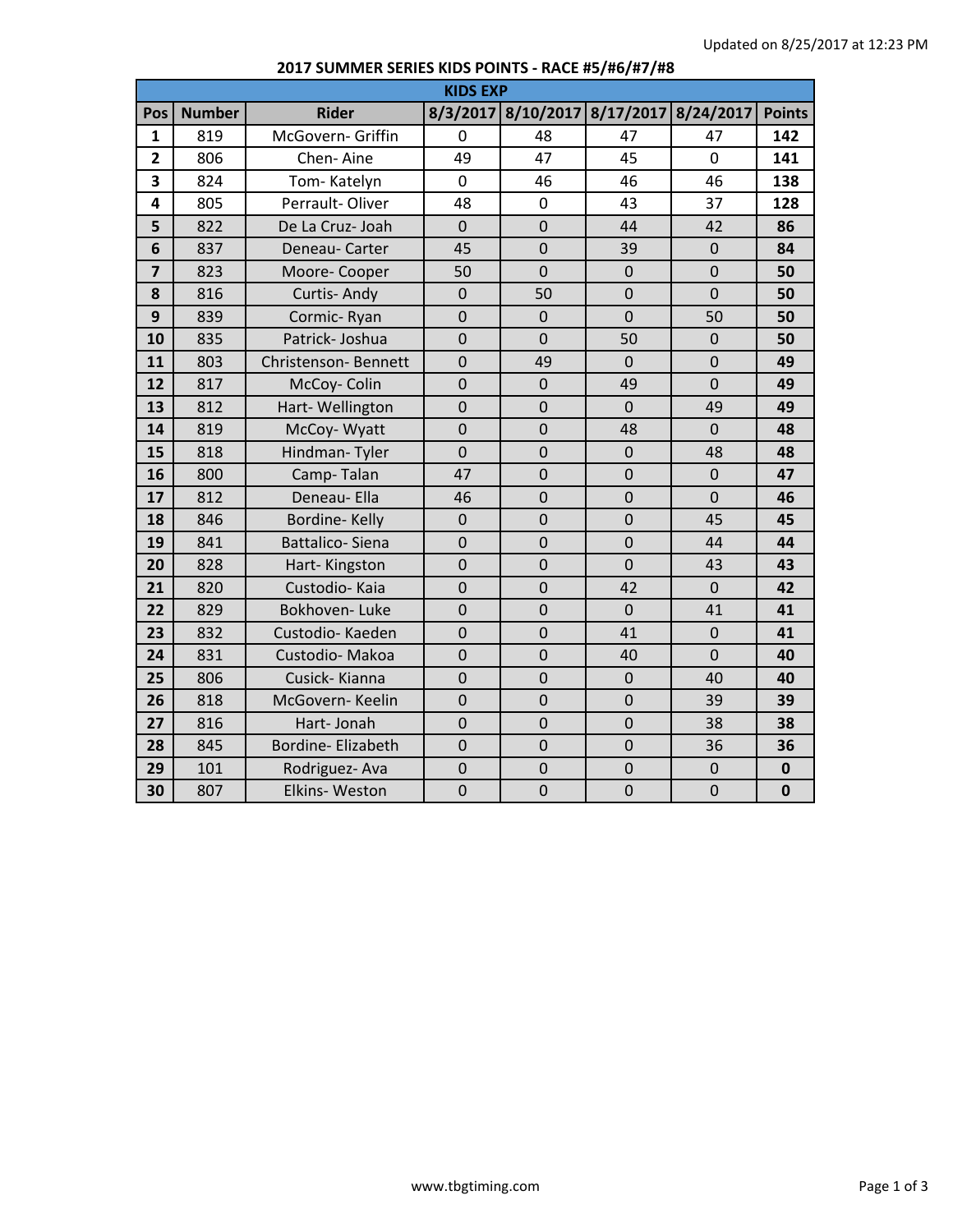## **2017 SUMMER SERIES KIDS POINTS - RACE #5/#6/#7/#8**

| <b>KIDS EXP</b> |               |                        |          |                                        |    |    |               |  |
|-----------------|---------------|------------------------|----------|----------------------------------------|----|----|---------------|--|
| Pos             | <b>Number</b> | <b>Rider</b>           |          | 8/3/2017 8/10/2017 8/17/2017 8/24/2017 |    |    | <b>Points</b> |  |
|                 | 800           | Gutierrez-Leonardo     | 50       | 50                                     | 50 | 49 | 150           |  |
| $\overline{2}$  | 800           | Viola- Gavin           | 49       |                                        | 49 | 50 | 148           |  |
| 3               | 810           | Janssen-Noah           | 48       | 49                                     | 46 | 45 | 143           |  |
| 4               | 825           | Viola-Brayden          | $\Omega$ |                                        | 48 | 48 | 96            |  |
| 5               | 818           | Easterly-Brooke        | 0        |                                        | 47 | 47 | 94            |  |
| 6               | 820           | <b>Griffiths-Caleb</b> | $\Omega$ |                                        | 0  | 46 | 46            |  |
| $\overline{7}$  | 832           | Samhat-Adam            | $\Omega$ |                                        | 0  | 44 | 44            |  |
| 8               | 837           | Glenn-Gavin            | $\Omega$ |                                        |    | 43 | 43            |  |